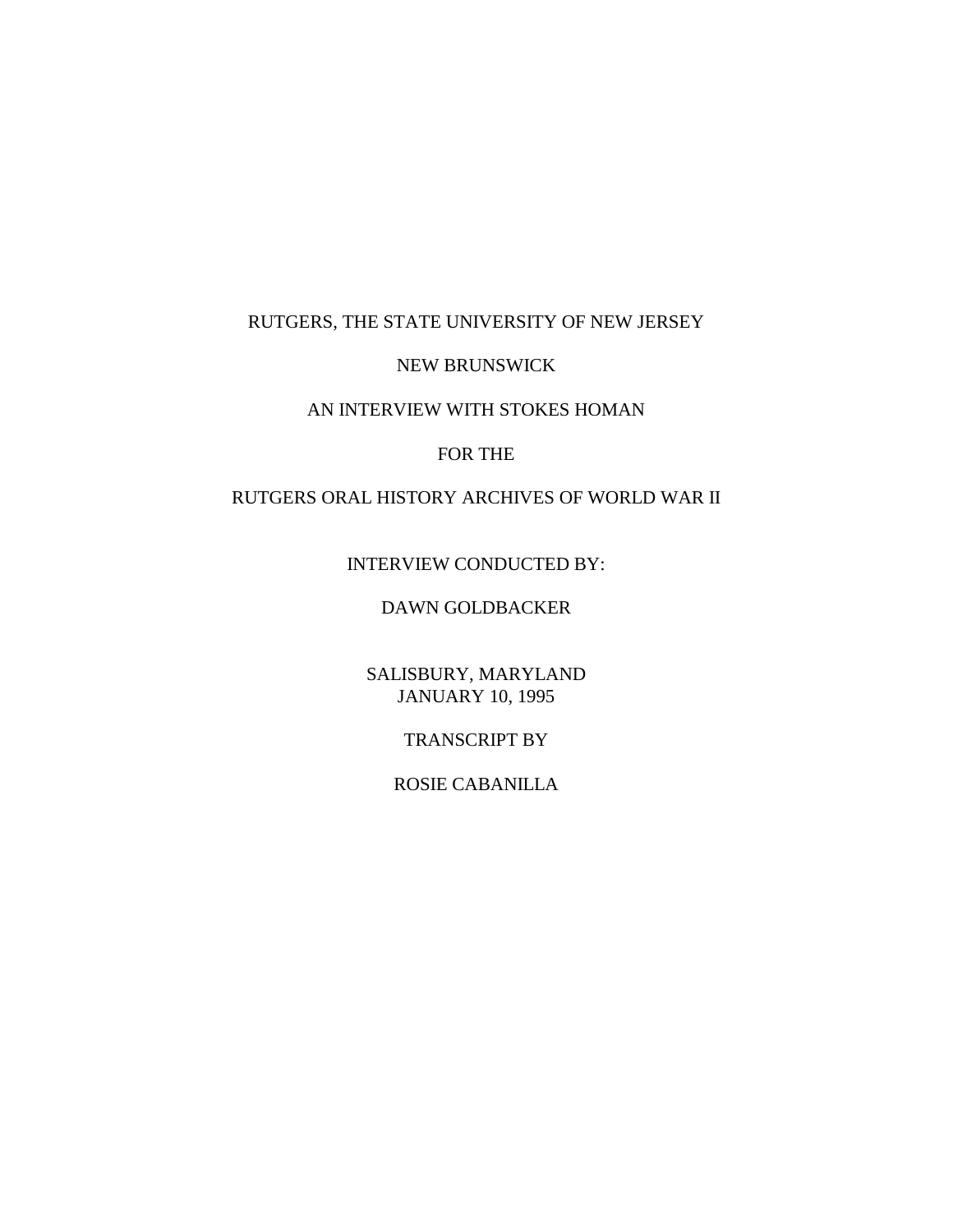Dawn Goldbacher: This begins an interview with Mr. Stokes Homan on January 10, 1995, in Salisbury, Maryland, with Dawn Goldbacher. Mr. Homan, could you please tell me a little bit about your parents and where you were born?

Stokes Homan: I was born in Carney's Point, New Jersey. My parents are Howard Homan and Grace Homan, … formerly Grace Hunt from Swedesboro. I was born in 1920.

DG: Were your parents from this country?

SH: Yes.

DG: They were?

SH: Yes.

DG: Were they were born in the New Jersey area?

SH: They were born in the New Jersey area, right.

DG: What did your father do for a living?

SH: Farm, mostly.

DG: Farm?

SH: Yeah, and sales in later life, but, mostly farming.

DG: What type of farming?

SH: … Vegetable crops.

DG: What about your mother?

 $SH:$  Housewife.

DG: Did you have any brothers and sisters?

SH: Well, there was five of us.

DG: Were you the oldest, the youngest?

SH: No, I was second.

DG: Did you grow up in Carney's Point?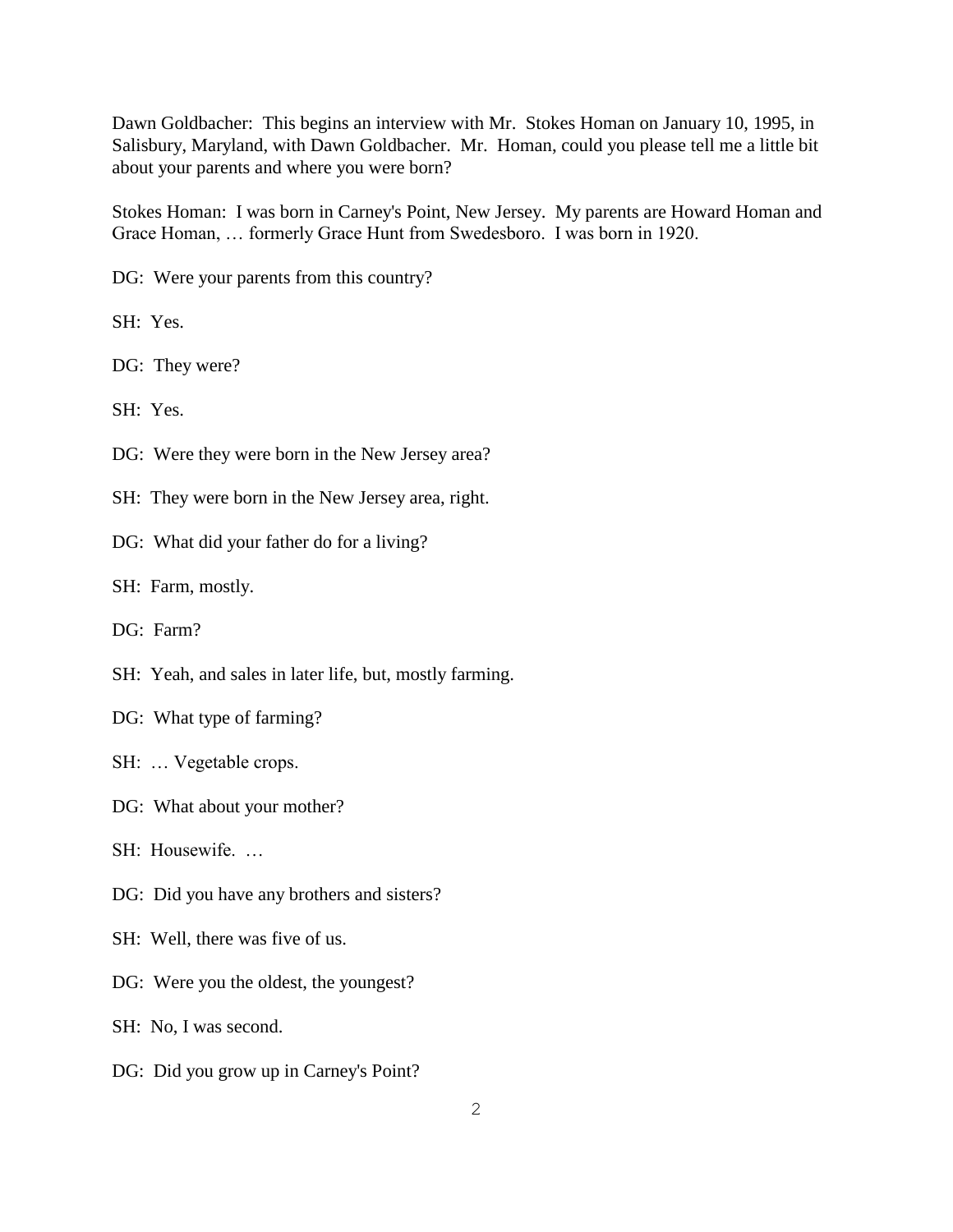SH: … No, I grew up mostly … around Mullica Hill, New Jersey, and Glassboro, New Jersey, on the farm.

DG: What was it like growing up during the Depression? Did things change for your family?

SH: Yes, it did. My father went through bankruptcy on the farm and we had to struggle, with five kids in school. We never … had a time when we were destitute, or hungry, or anything of that nature, but, it was a struggle.

DG: Did he continue working on the farm or did he need to go out and find work elsewhere?

SH: Well, … later on, I guess it would be .. in the late '30s, he worked as a salesman for an agricultural company and left the farm, … never went back.

DG: He never went back. [laughter]

SH: Not to farm.

DG: Was that by choice or by necessity at that point?

SH: Well, by necessity, I suppose, at that point.

DG: I guess you were about ten-years-old or so when all of this was going on.

SH: Well, yeah, during the Depression, I was ten and twelve, but, by the time … we left the farm, I was probably sixteen and in high school.

DG: Did you work during that time?

SH: Yeah, part time. Oh, yeah.

DG: What did you do?

SH: Mostly agricultural jobs of all kinds, followed the horse and a mule, probably ten years, all along, through different times.

DG: So, you did that in the summers all through high school?

SH: Right, right through the summers.

DG: You said that you went to Glassboro High School. What was it like? I am somewhat familiar with that area and farming was the thing down there.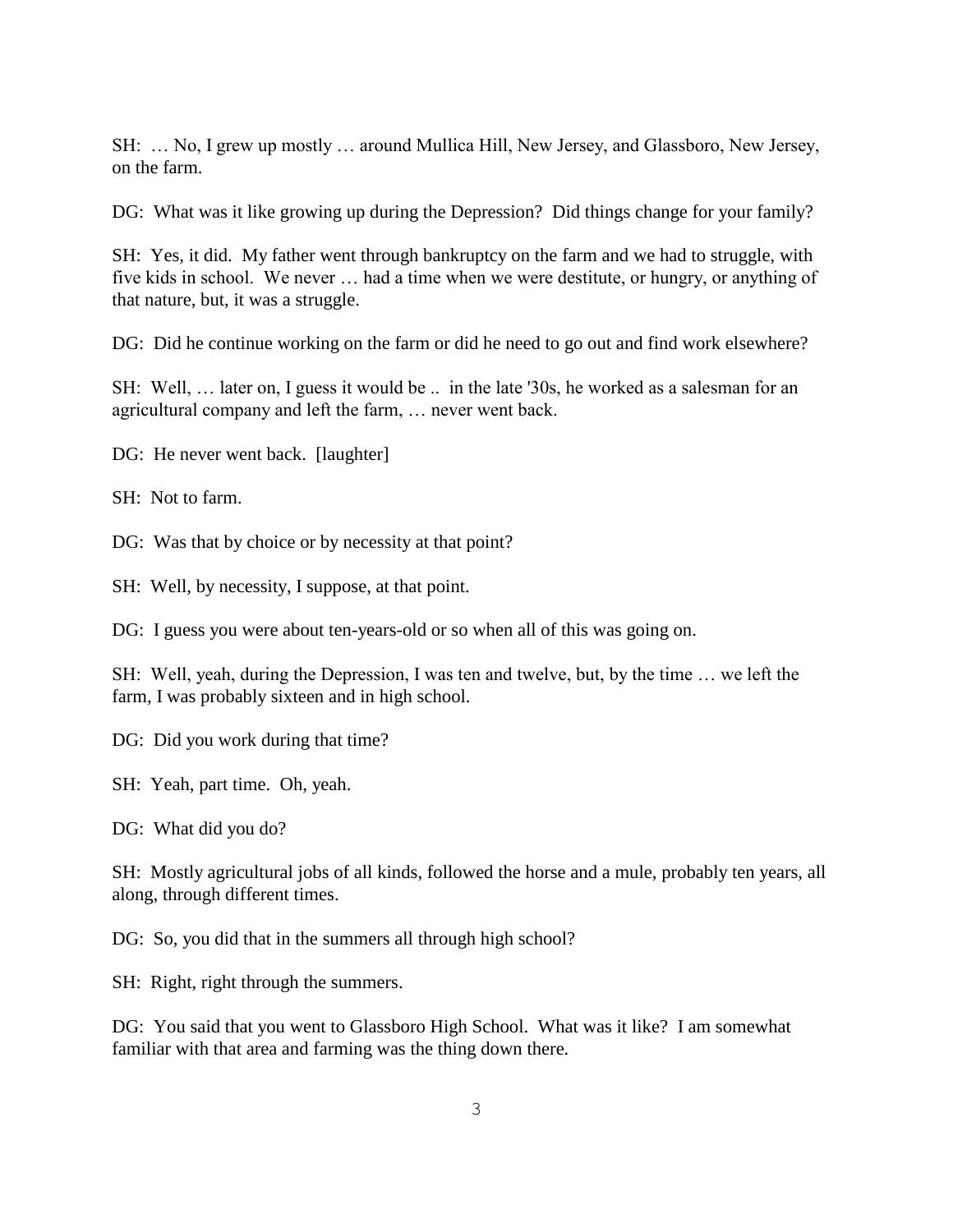SH: The basic industry, I guess, was farming and, of course, in Glassboro, you did have some commerce, had the glass plant, and cider mill, and things of that nature, and farm supplies were the biggest items.

DG: Did you ever work in any of the glass mills or do anything related to that?

SH: No, no.

DG: You only worked in agriculture?

SH: … Farm supplies.

DG: Is that why you decided to go into agriculture yourself?

SH: I suppose so. That was my background and what I knew, and I was majoring in agriculture in high school. … I just went on.

DG: What made you pick Rutgers? Was it because it was the semi-state university?

SH: … No. It was, well, finances, and … I had a high school teacher [who] was from Rutgers, and, through their encouragement, I was accepted at Rutgers.

DG: How old were you when you started Rutgers?

SH: Eighteen, I guess, when I started at Rutgers.

DG: You attended the College of Agriculture, correct?

SH: Right.

DG: What was life like at Rutgers when you were there?

SH: Well, … I don't know how it compares to now, but, really, I lived in a living group, the Phelps House. … All of us were, well, not wealthy. We worked … at the college farm to pay for our room and so forth and so it was tough. … We worked with the college, the Ag College.

DG: Was that sort of an co-op living arrangement?

SH: … That's exactly right.

DG: Now, I think it is called Helyar House. Is that the same place?

SH: Helyar House is correct. It's exactly the same place, except at a different location. … Right.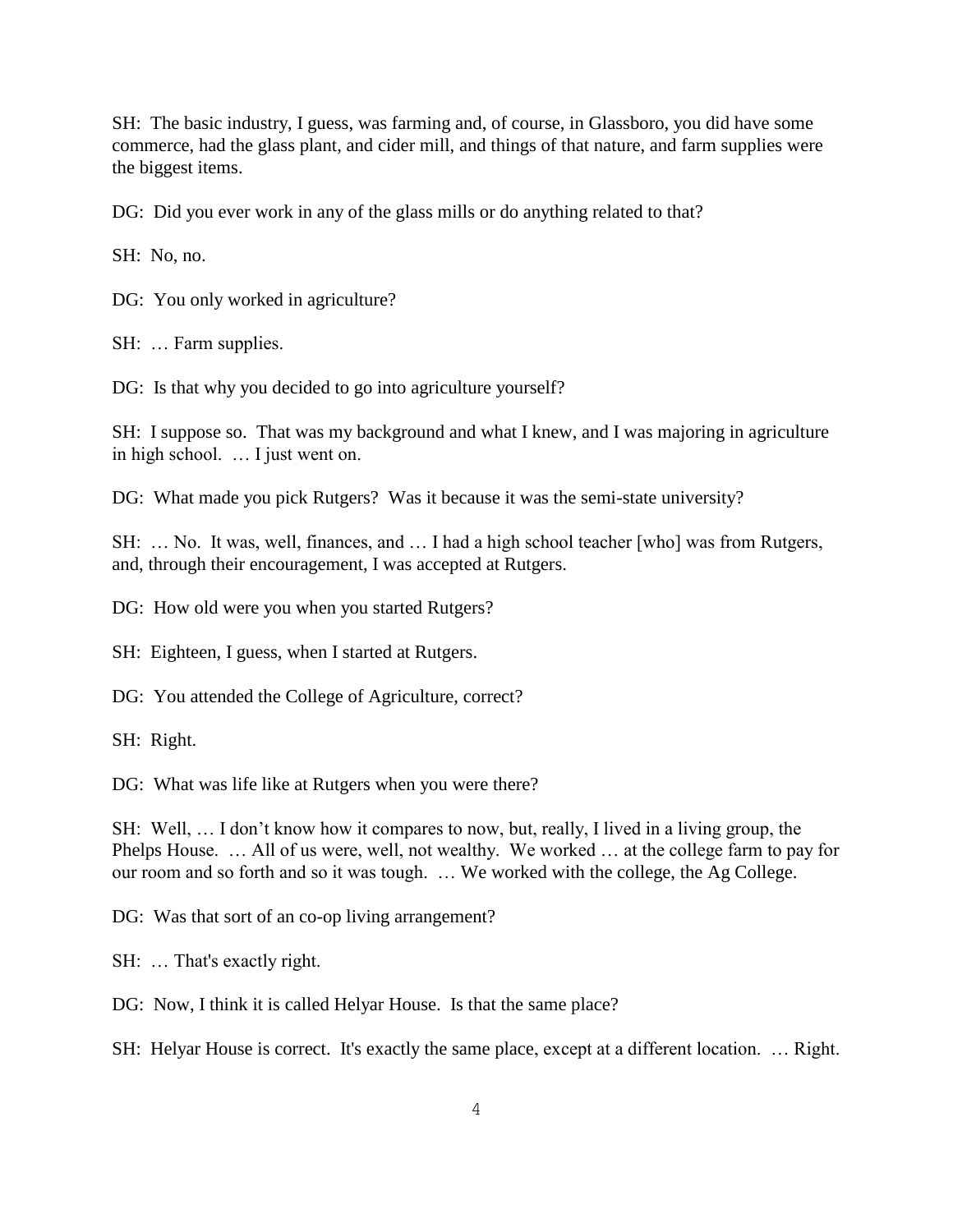DG: What were you responsible for doing there?

SH: Well, I worked mostly in dairy. … I operated the pasteurizing equipment on weekends. I tended fires in different building and all sorts of jobs like that around the college farm.

DG: That paid for your housing?

SH: That paid for our room. … That paid for our housing, and, as the co-ops did, we all chipped [in] so much money a week to pay for our food.

DG: What did you do at Rutgers, socially? Was there much to do? How did you meet women, since it was all men at Rutgers at that time?

SH: Well, at Rutgers, ... but, I married an NJC girl, so, I guess they had ways, and their college was right next to the College of Agriculture, and, well, I guess, we just meet though friends and different people. They ask you to go out on a date with them, all that stuff.

DG: How did you meet your wife?

SH: She was a blind date. One of my friends asked me to go out with her. At the time, he was dating her roommate. ...

DG: What was there to do on a typical date?

SH: [laughter] Well, not much, I guess. We went to the movies and things of that nature. ... We went to the (Spa?), I guess. I don't know whether it's still there or not, ... for a soda or so forth, but, there really wasn't much else.

DH: So, was there a hangout?

SH: ... Just the Spa.

DG: The Spa. What exactly was that?

SH: It was a soda fountain.

DG: A soda fountain.

SH: Yeah.

DG: Was it near the College of Agriculture?

SH: ... Close to NJC, in those days, Douglass now. ...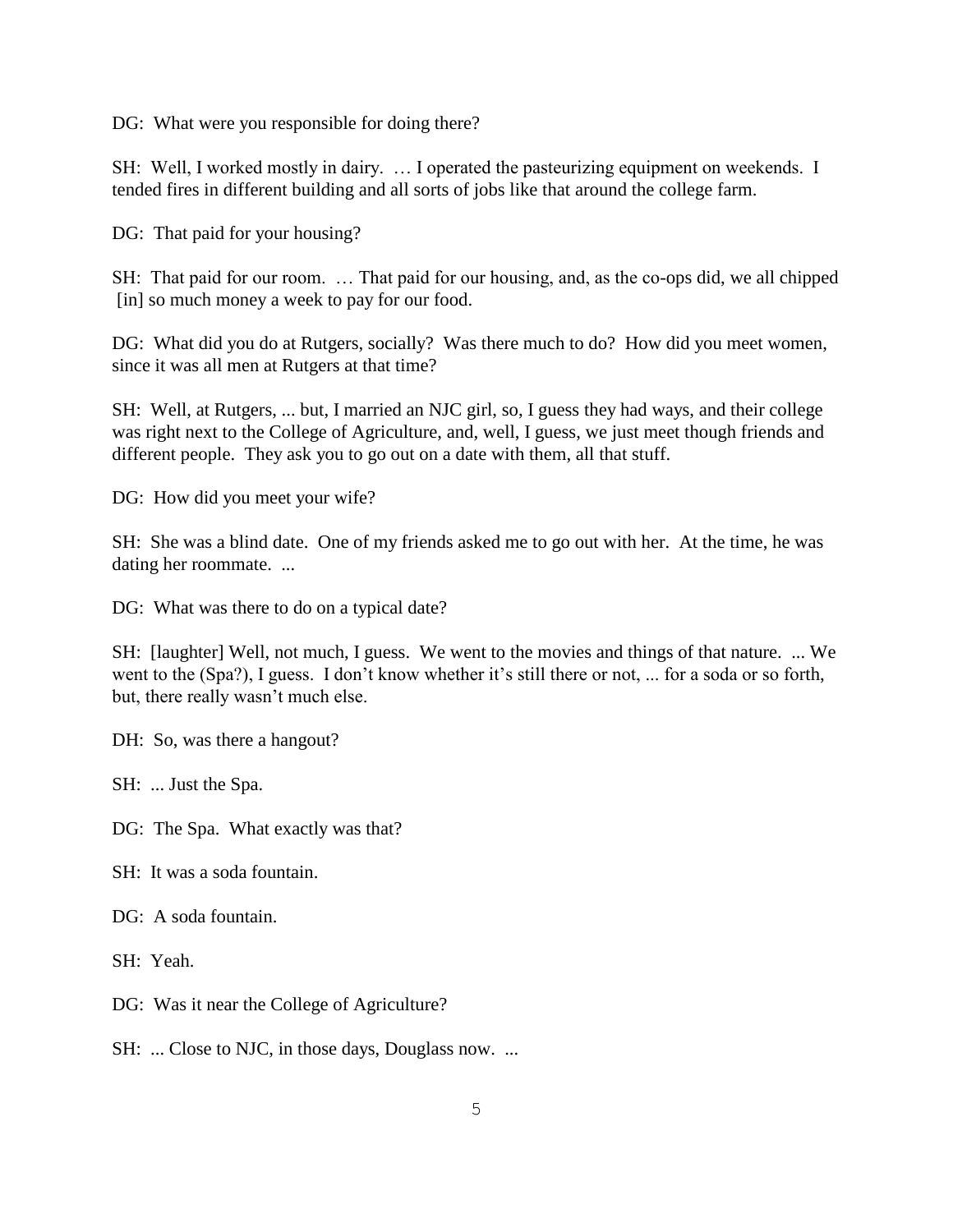DG: They do not have that anymore. [laughter]

SH: I'm sure not.

DG: You majored in dairy husbandry and minored in education.

SH: Education, right. ...

DG: Could you explain that a little bit?

SH: Well, ... we majored in farming, and we took all the other courses relating to it, like biochemistry, and ... dairy husbandry, animal husbandry, poultry husbandry, and so forth. Then, we took all the Ag class[es] at the Ag campus and we'd cross town for all the other courses, like History and English. ...

DG: The education aspect of it, what was that about? Were you interested in teaching?

SH: Yes, in teaching, in teaching, right. I never followed it. ...

DG: Is that something you wish you would have done?

SH: I probably would have liked it, but, ... I think it was financial as much as anything that I never tried [to teach].

DG: While you were at Rutgers, you were involved in some of the organizations, is that right?

SH: Yeah, Ag clubs, and so forth, not many. ...

DG: You played sports.

SH: I played basketball.

DG: How was that organized, because, at the time you were at Rutgers, you were preparing for war?

SH: Right, well, I guess, ... we didn't think much about it until the last year, but, yes.

DG: What was the atmosphere like? Were people really thinking about it?

SH: In the last year or so before we went, I think, but, up until then, I think it was just kind of foreign. We didn't really consider it, the fact that we were looking at war, but, in our last year, of course, December 7th was my senior year. ... From then on, we all knew right where we were going as soon as we could get there, as soon as they could get us there. ...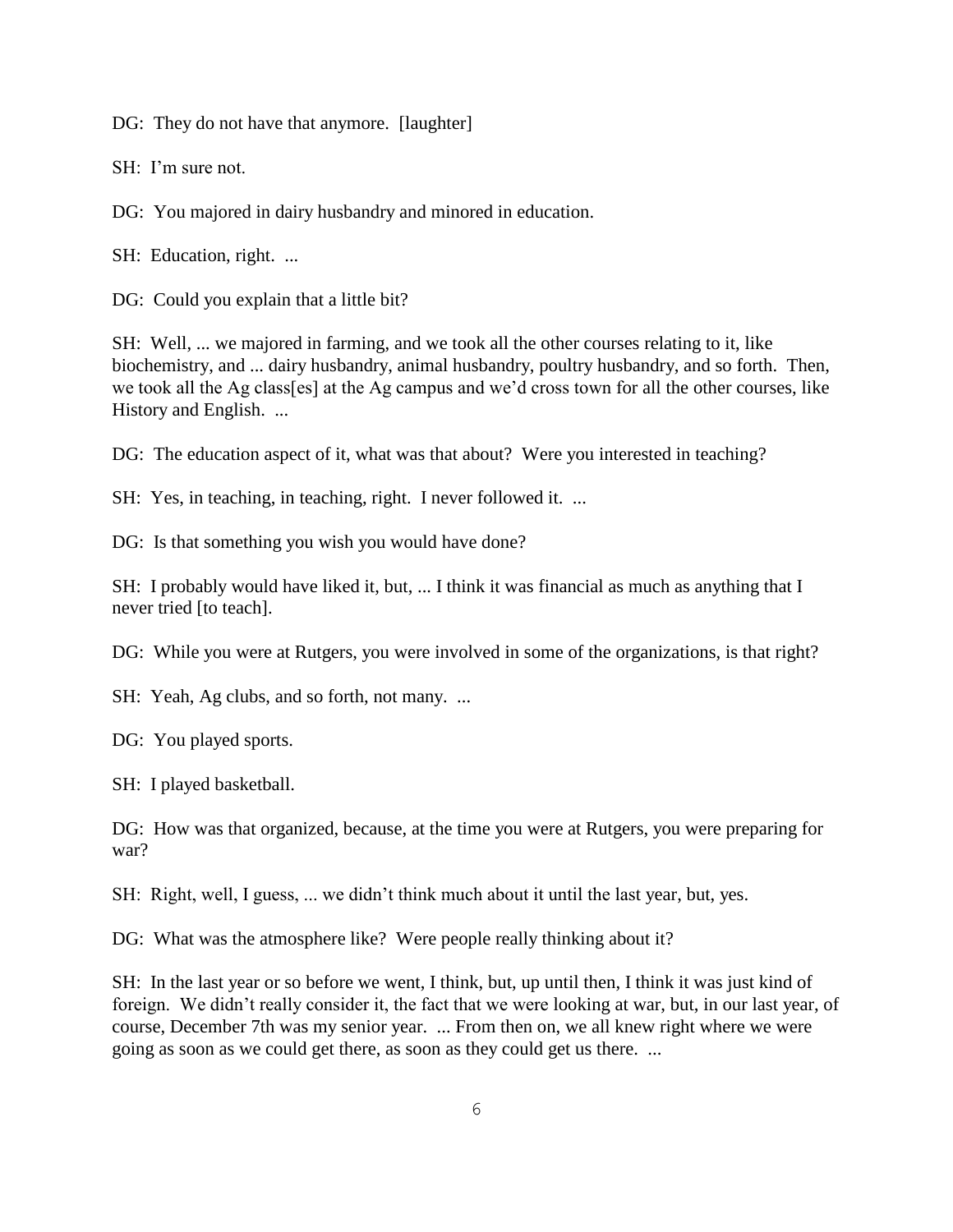DG: So, this was something that, until that last year, you had not really thought about, the consequences this implied for you. In your last year here, was it a voluntary decision you made, that you wanted to become involved, or did you not have a choice?

SH: Didn't have a choice. We knew that we were going in. I think, like a lot of people, I'd rather not, but, we knew we had to go, and it was necessary to go, so, we made the choice. In fact, that year, they had graduation early, so they could get the students out and going. We would get deferred until graduation. ... So, I believe I graduated on the tenth and I was in the service by the fifteenth of May. ...

DG: Did you get to choose which branch of the military you entered?

SH: Yes, we did, ... if you enlisted before ... the draft called you, I mean. You were eligible for the draft and deferred, but, you could enlist.

DG: Okay, but, you did enlist?

SH: [I] did enlist in the Coast Guard.

DG: Did you start right away, as soon as you graduated?

SH: Absolutely.

DG: Where did you go?

SH: I went to Ellis Island, New York Harbor. ...

DG: What was your rank there?

SH: Well, we went in, we took tests, and I went in as a cook, and that's what we were rated. They gave us tests, particularly college students, and if they had some aptitude, some ability, they got ratings, and I went in as a cook.

DG: Is that what you did the entire time?

SH: Well, no. Basically, when I got into Ellis Island, I got into commissary, and what I did from the time I was there was deliver ... the menus and these things for about 1600, 1800 people, and that was ... my duties, to get the supplies in, make up menus, and that sort of thing.

DG: Were you feeding the other members of the Coast Guard? Were there that many of you there?

SH: Oh, yes, oh, yes. ... Ellis Island was a training ground for ship crews, like AP transports, and so forth. ... So, the crews would come in, and be trained until the ships were commissioned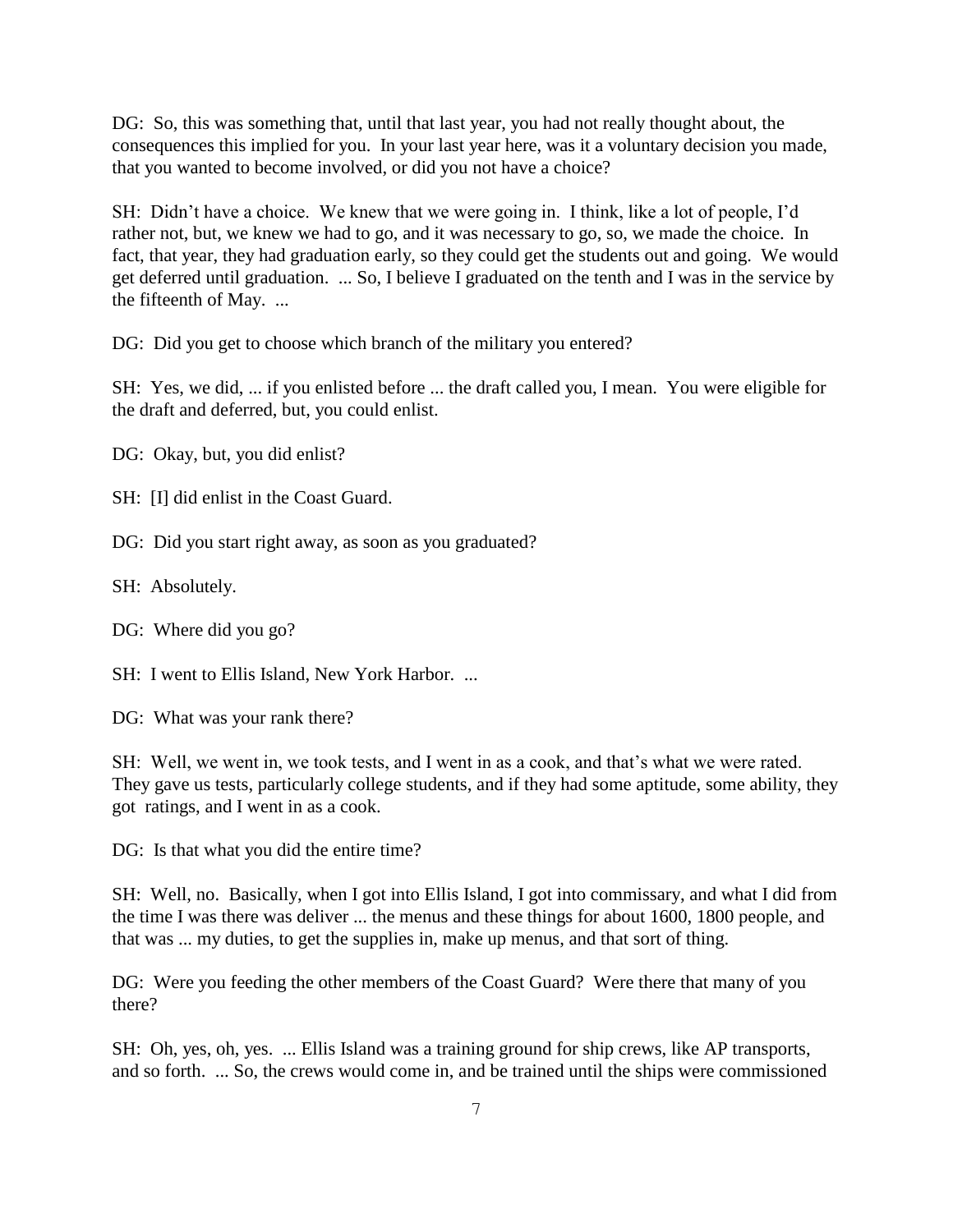and ready to go, and then, they would move out, and another group would come in. So, it was constant turn-over.

DG: Were most of them getting trained to be sent right over to Europe?

SH: Well, they were going on ships. I mean, ... they were part of ships' crews, most of them.

DG: What do you remember most about that time? What was it like for you?

SH: Well, I guess I remember most about wanting to get out. It was an interruption in my life and I had no interest in staying in the military. I was just looking forward to the time when it would be over and get out.

DG: Was the war something you supported?

SH: Oh, yes, ... I think it was necessary. ... No question about supporting it, it was just necessary, but, it was ... a thing that I wanted over with.

DG: So, you definitely knew that there was no career for you in the military?

SH: Right, right. I had no interest in it.

DG: Do you belong to any veterans' organizations at all?

SH: Well, the VFW.

DG: Are you active?

SH: No, not really.

DG: How long were you in the Coast Guard?

SH: Oh, about three-and-a-half years, roughly.

DG: So, you graduated in 1942 ...

SH: That would be the end of '45, I guess.

DG: What did you do once you left?

SH: Went into agriculture. ... I had interviews, and so forth, and I ended up here, in Salisbury, Maryland, in the poultry industry.

DG: So, you came right down here?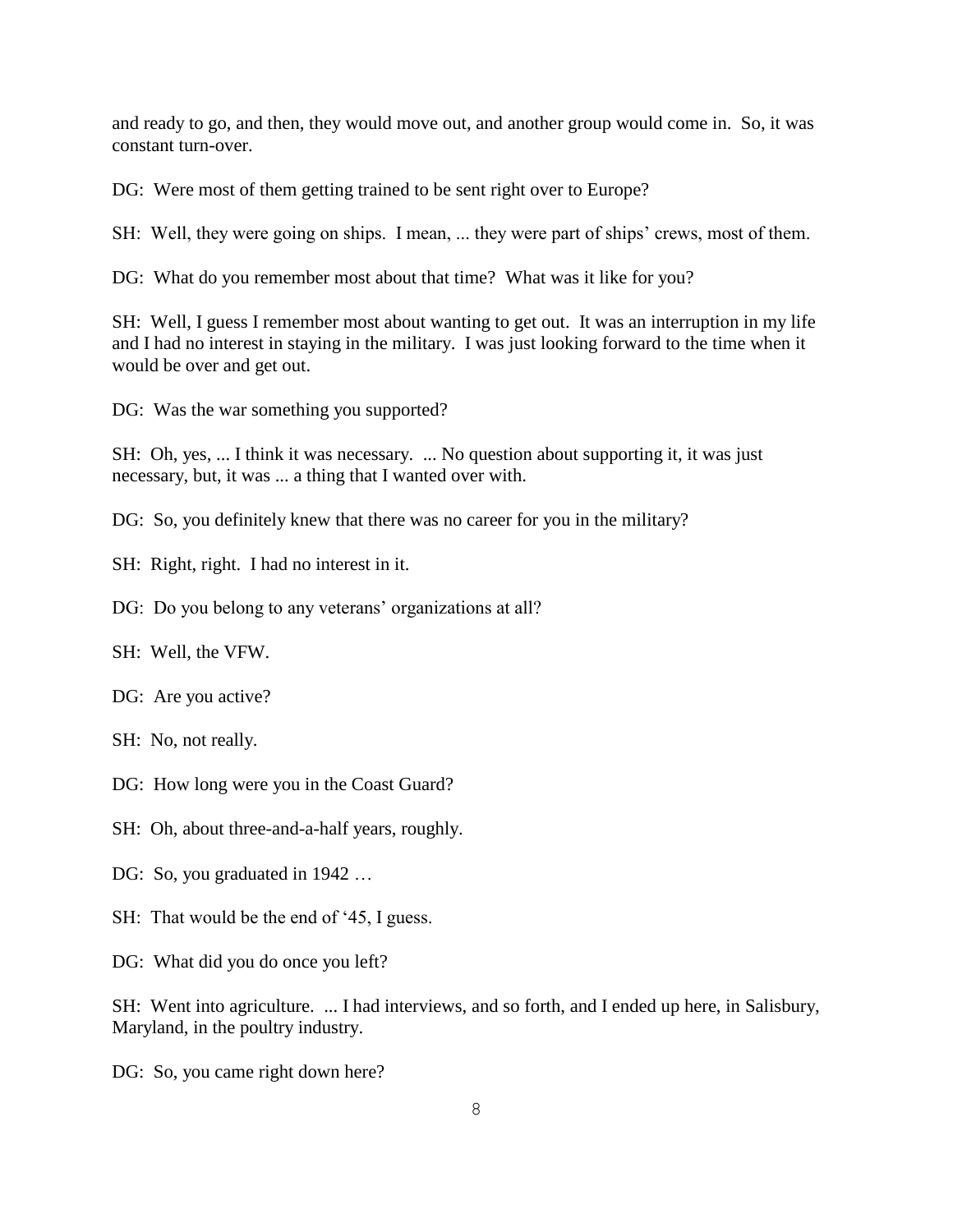SH: Right, shortly afterwards.

DG: Have you been here ever since?

SH: I've been in Salisbury ever since, yes. ... Since 1946, I guess, I've been in Salisbury.

DG: During your time at Ellis Island, what was it like in terms of segregation? Were there any black soldiers there?

SH: There were ... blacks in there and I had no feeling of segregation. ... I don't remember, specifically, how many blacks there were, but, I had no feeling of the ... military being segregated.

DG: Did they have separate eating quarters?

SH: No. ...

DG: Really? That strikes me as interesting.

SH: No, no.

DG: What about the general atmosphere of the time? Did most people want to be involved in the war or were most people like you, wanting to do their duty in supporting the war, and then, get out?

SH: I would say the majority were like that, wanting to get out, not interested in making a life out of it, certainly, and the prospects of war were terrible, I mean, as far as the prospects of going into it. I think everybody was afraid of combat and rightly so. ...

DG: After a little while, you moved down here to Salisbury. What was the first job you had, what exactly did you do?

SH: I came in here as salesman for a company that sold poultry disease remedies. ... My job was to travel down the shore, diagnose poultry diseases, and recommend remedies.

DG: Is that what you continued to do throughout your career?

SH: No, I gradually moved along and I ended up general manager of a poultry operation, ... (growing?) operations, processing operations, and marketing, the whole thing.

DG: So, you ended up more in the business aspect of the field rather than doing hands-on work.

SH: Right, I ... ended up general manager of roughly 800 people ... in the processing plants, and growing operations, and hatcheries, and so forth.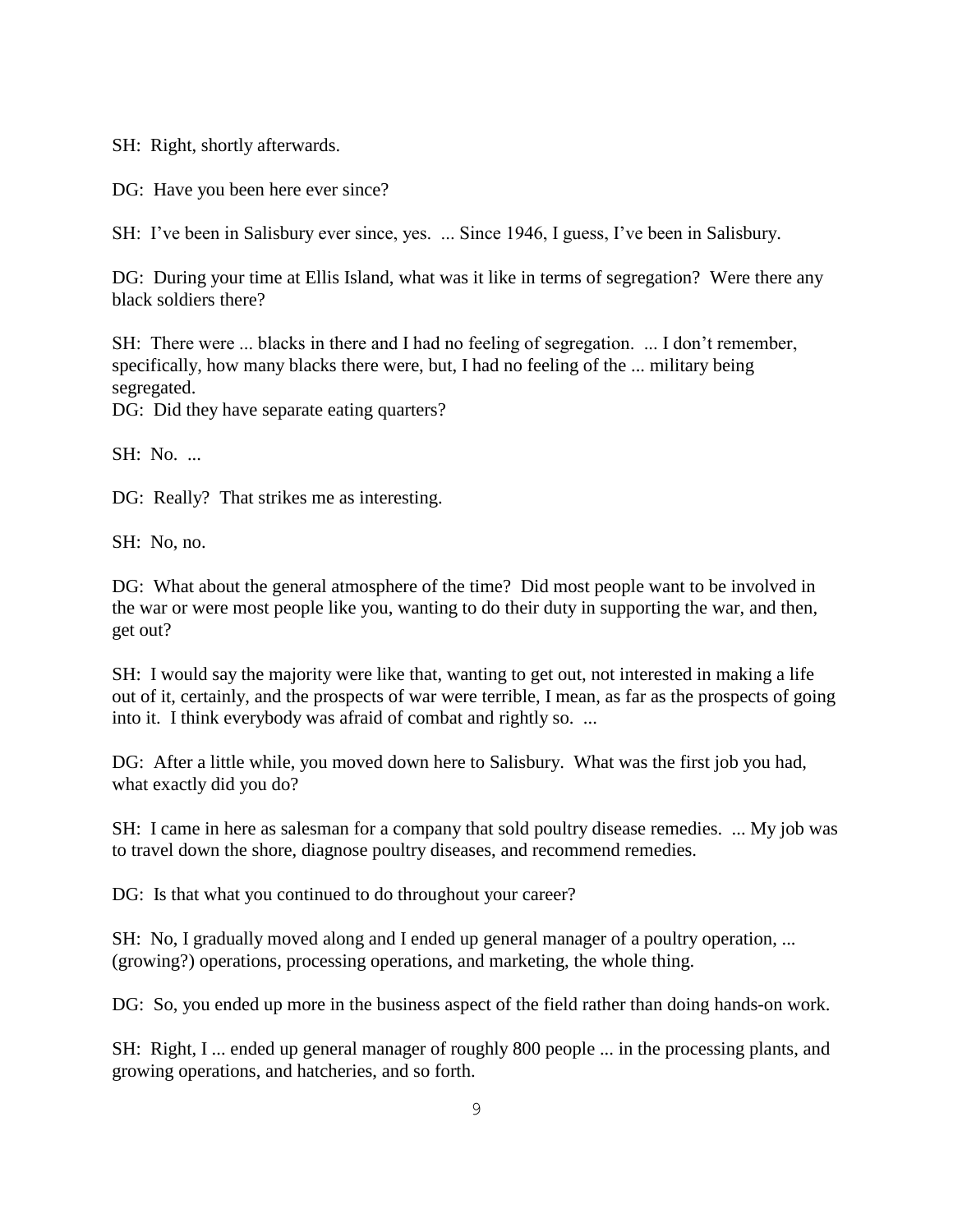DG: Is that something that you were happy to be doing again?

SH: Oh, ... it was fine. It was a job. ... It was along the lines that I was indicated in and followed most of my life.

DG: Did you ever switch careers?

SH: Well, in later years, I switched a little. I had a restaurant in Ocean City for a while and I had my real estate brokers license, just in the last few years. ... I got tired of it. I mean, I spent about thirty years in the poultry industry and I had enough, got tired of it.

DG: So, you opened a restaurant. What kind of a restaurant?

SH: Mostly breakfast.

DG: Did you enjoy that?

SH: .. I enjoyed it, a lot of hard work. Yeah, a lot of hours and hard work. ...

DG: Do you still own that restaurant?

SH: No, [I] sold it.

DG: Are you still involved in real estate?

SH: No, now I've retired.

DG: What made you decide to do that?

SH: I don't know. ... Winter months weren't very busy down there, and I took real estate courses, and got my brokerage license. I did that for a few years, ... mostly on a part-time basis.

DG: Okay, so, that was more or less on the side, to keep you busy. Could you tell me a little bit more about your wife? What was her name?

SH: ... Helen Paterson. She was, as I say, an NJC girl. She graduated in '43. ... We had three boys. She died ... just about the fiftieth wedding anniversary.

DG: I am sorry to hear that. So, you had a long life together. ...

SH: Oh, yeah. ... We lived in Salisbury, out here in Salisbury.

DG: Also, you have three boys. Did any of them end up going to Rutgers?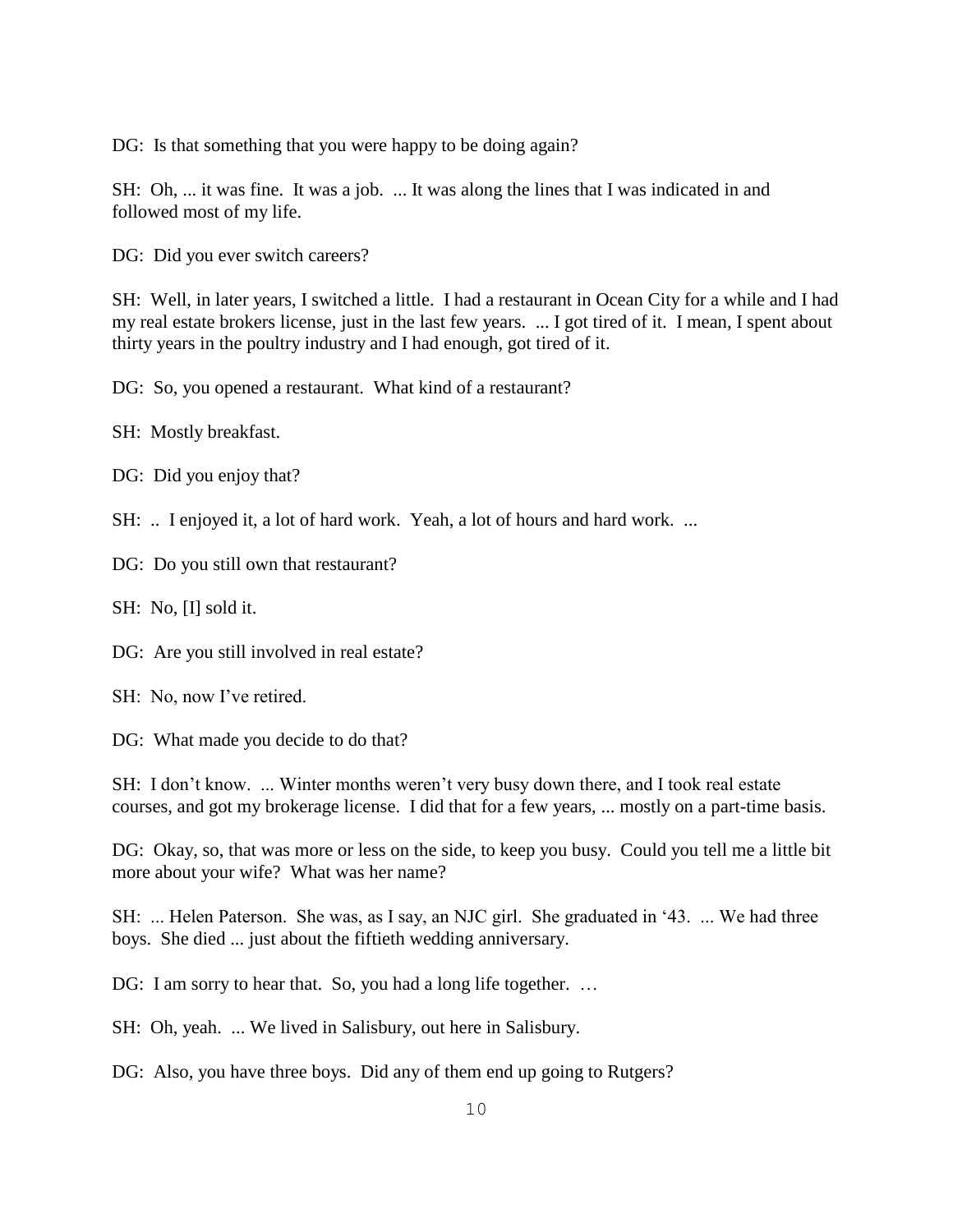SH: No, no. ... One lives in Piscataway now.

DG: He did not go to Rutgers?

SH: Didn't go to Rutgers. He has a Ph.D. He went to Virginia Tech and got his doctorate in Cornell. ... He's interested in aerospace and he now works for Exxon, ... in combustion research. ...

DG: What about your other two sons?

SH: ... Neither one of them graduated from college. They had two-year degrees. One of them is environmental manager of a town, Princess Anne, here. ... The other son is now in Ogden, Utah. ... He works for a chain of restaurants in future concepts, developing and starting different concepts of restaurants.

DG: Your one son, the environmental manger, is he at all involved with agriculture and the environment?

SH: No, no.

DG: So, none of them decided agriculture was for them?

SH: No, no agriculture.

DG: Were they part of what you were doing when they were young? Did you live on a farm?

SH: No, no, we always lived in town.

DG: So, they did not grow up with it the way you did.

SH: ... No, no, not really. They were in the town of Salisbury, and in Salisbury schools, and so forth, and they were more urban than I was.

DG: What made you move down to Salisbury? Was this where the job market was?

SH: No. ... This is where I was sent when I [was] hired. I put in job applications, and this one, I was hired for, and that's when I came.

DG: Obviously, you must like the town. You have been here ever since.

SH: Oh, yeah, it's been a great place to live, very comfortable. We lived next to [the] city park most of the time we're down here. ... Our city park had supervised recreation all the time for the children and so forth. It's been a great place to grow up and live.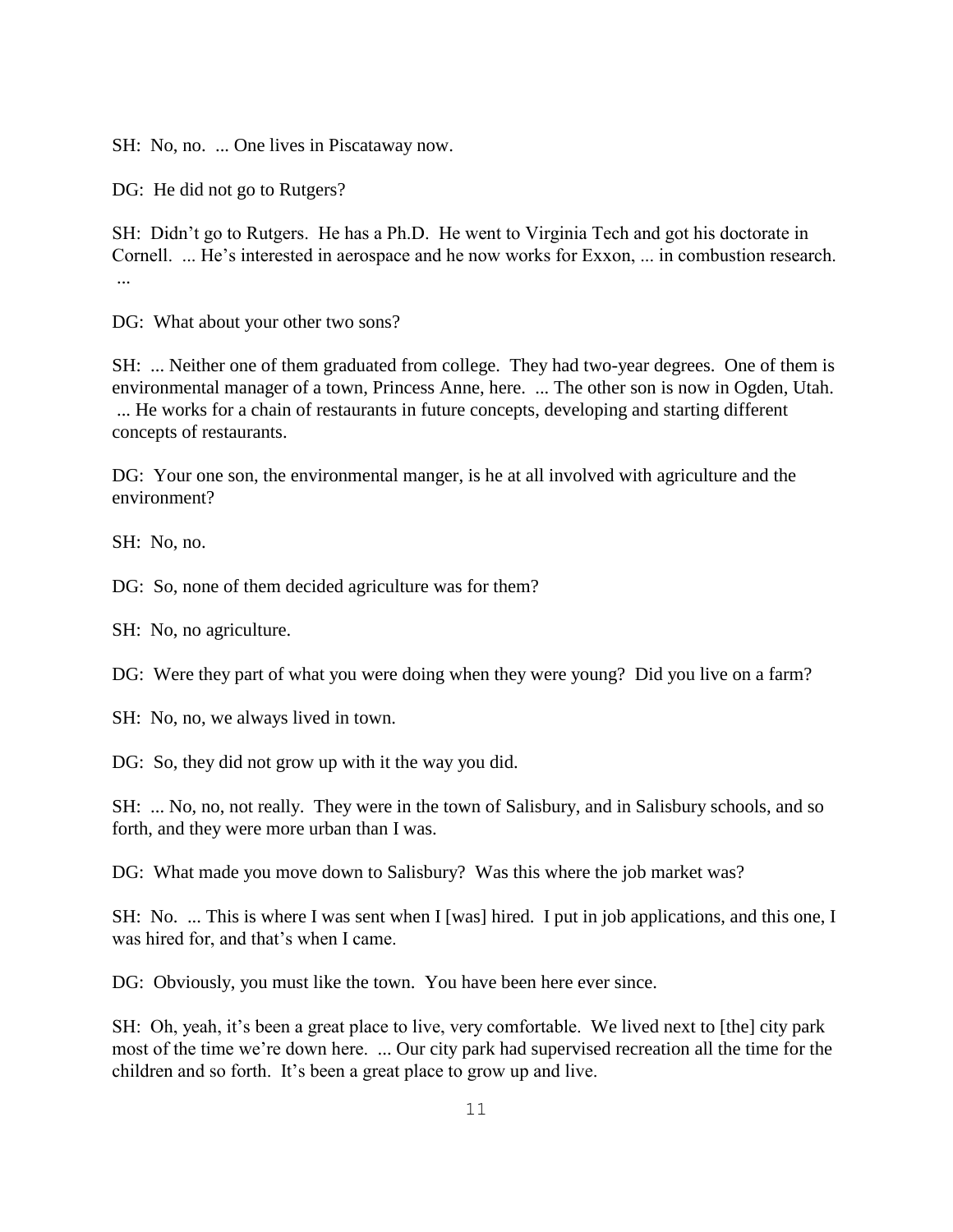DG: Is basketball still something that you or your sons enjoy?

SH: ... None of my children enjoy basketball. I enjoy watching it. I enjoy most sports. Yeah, I hunt and fish, play golf. ...

DG: I guess you have many opportunities to do that around here.

SH: Sure.

DG: What else would you like to tell us about yourself and what you have done since Rutgers?

SH: I don't have much to tell you. ...

DG: I would like to ask more questions about Rutgers itself. I am a student there, fifty years later. What type of religious activities did they have? Did they have supervised religious services? Were you religious?

SH: No, no, not very. I still don't ... consider myself religious. Well, they had the chapel, and so forth, but, I wasn't involved in the religious activities. ... Most of the time, I was involved in very little activities. Most of it was trying to make money, enough to pay the tuition and get through.

DG: When I looked through the alumni file, I found out that you had a state scholarship. How did you get that?

SH: ... I don't really know. ... I didn't have it when I started, and I think what happened was, one became available, ... probably in my junior year, and it was given to me.

DG: Do you remember how much tuition was back then?

SH: Not exactly. I remember going to school with forty dollars in my pocket and the first tuition bill was something like 113 dollars, or something like that, for that semester, ... and they let me pay it in installments.

DG: Did you pay for your own education or did your parents help?

SH: No, no, I paid ... [for] my own education. ... There wasn't any money at home. ... [There were] five kids in school and it just wasn't there.

DG: So, what did you do to make money? I know you worked at the college farm.

SH: Well, I worked at the college farm, I worked in the restaurant, ... all kinds of things, babysit, all kinds of things.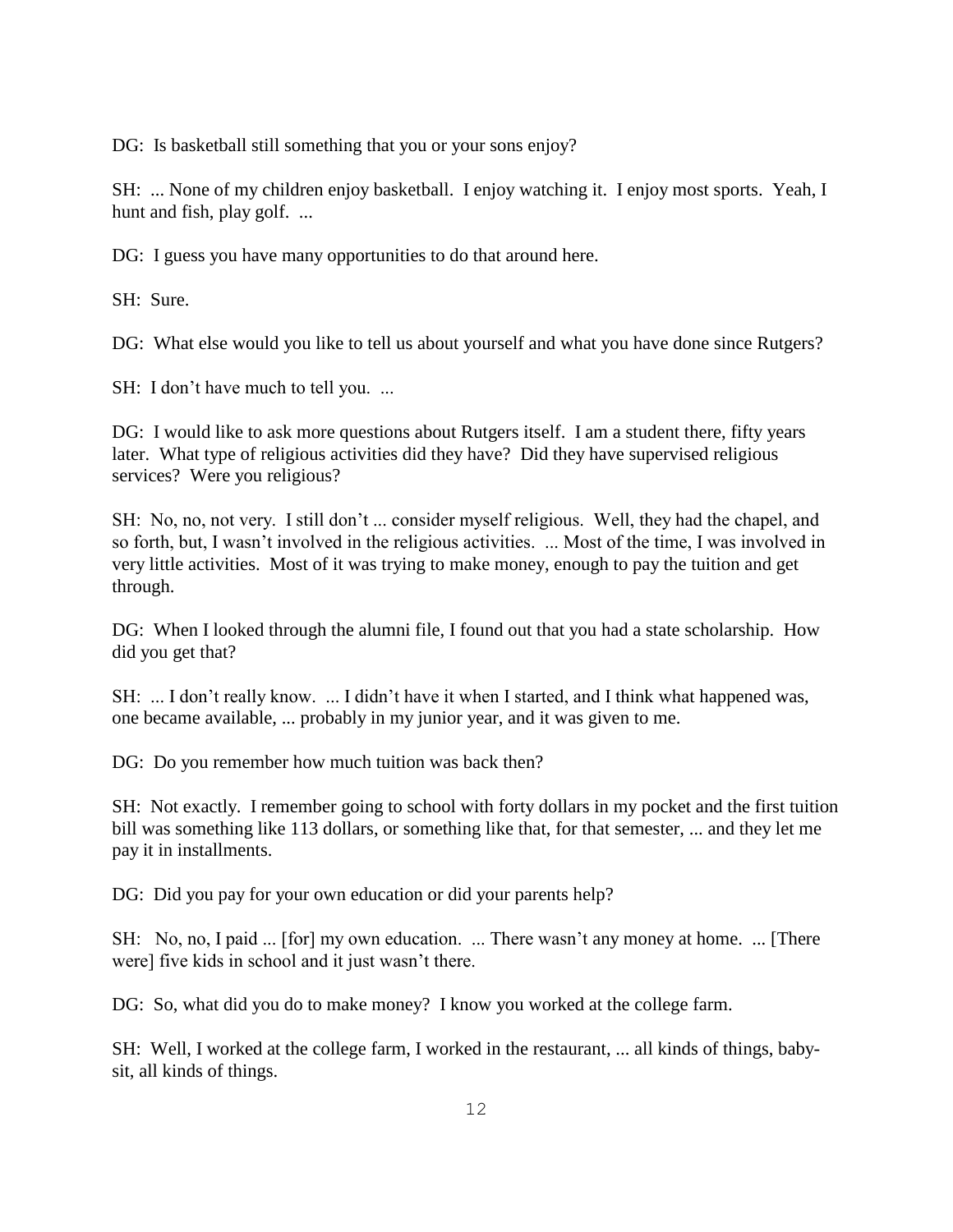DG: I also noticed that, over the summer, you had written that you worked for the DuPont Dye Company. Do you remember that?

SH: I did, yeah. ...

DH: What did you do there?

SH: At night, I got chemicals ready for the dyes for the next day. I was on night shift. ... For their operations for the next day, I had a list of chemicals to get, to put into the mixing sheds and whatnot.

DG: Did you enjoy working the late shift?

SH: Not particularly, no. Some of the chemicals were harsh, and we had hydrochloric acid and, you know, all kinds of things [that] had to be handled with care. ... It wasn't what you'd call an ideal situation, but, it was money.

DG: Right, right. Did you stay at Rutgers during the summers or did you go home?

SH: No, no.

DG: You stayed at Rutgers?

SH: No, no, I went home. ...

DG: What was life like back home after you had lived at school? Was it a difficult transition?

SH: No, no, not really different. ... No problems with our family ... or anything of that nature.

DG: What about your other brothers and sisters? Did they end up going to college?

SH: No, none of them.

DG: Did any of them of them go to war?

SH: No.

DG: None of them went when you came back?

SH: One brother I had, ... he was killed at nineteen. I had three sisters and they are still alive.

DG: What about your father? Was he involved at all in World War I?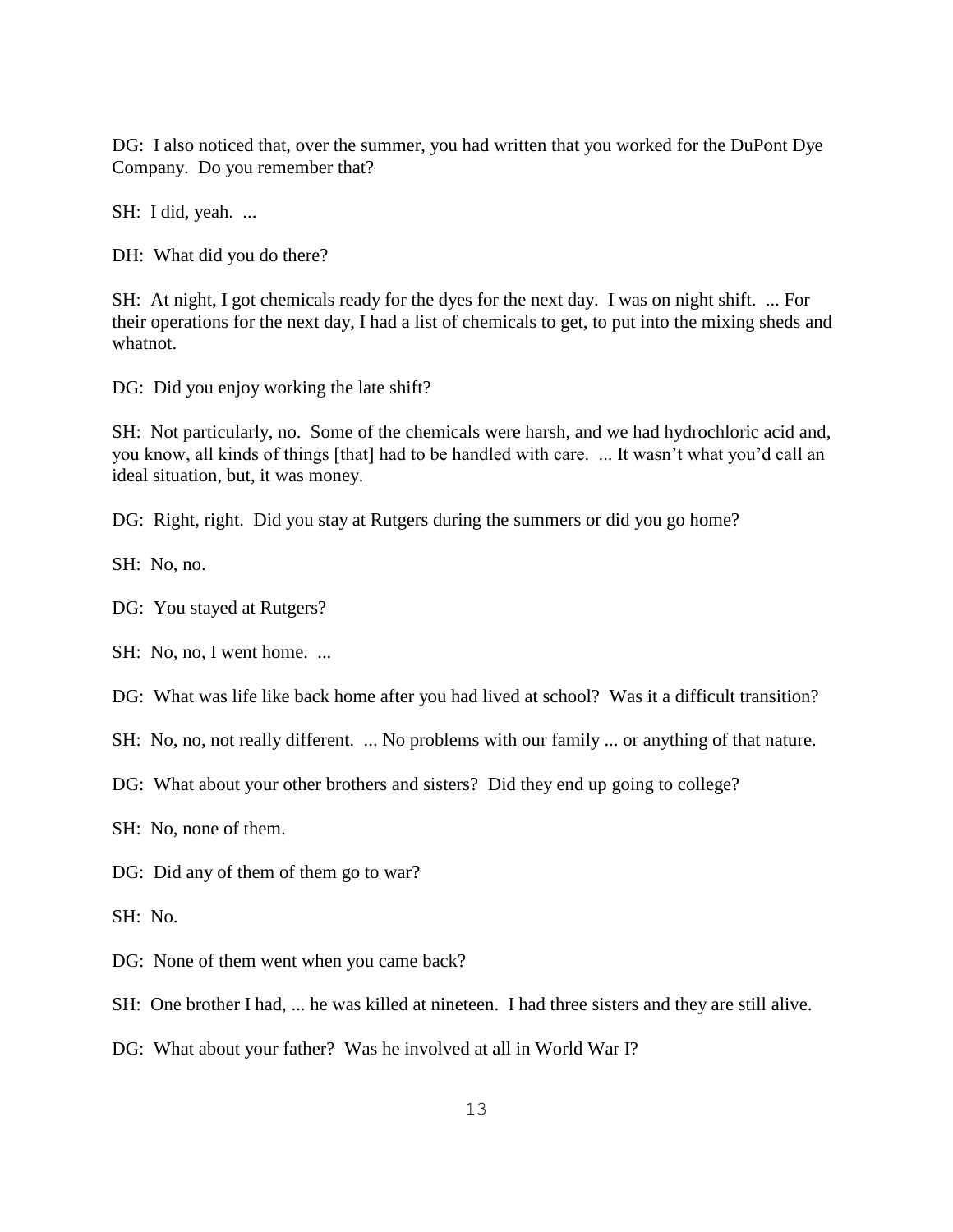SH: No, he wasn't. I guess, during World War I, he worked at Dupont Powder ... Plant, I guess. ...

DG: They kept him home?

SH: They kept him home.

DG: Do you know what he did for them?

SH: All I ... remember is that he worked in the powder plants. I don't know what he did, what his exact job was, no.

DG: What did your wife do during the war? Was she working at the time?

SH: Yeah, she was. ... We were married during the war, and we had an apartment in Brooklyn, and she worked out there with personnel agencies, and so forth.

DG: What did she study in college?

SH: History.

DG: History, okay.

SH: So, then, after ... we [came] down here, and settled, and had children, she didn't work anymore. She was a housewife.

DG: Do you have grandchildren?

SH: Five.

DG: Five?

SH: Yeah.

DG: Any great-grandchildren on the way?

SH: No, no.

DG: No, not yet?

SH: Not yet, no.

DG: Are any of them close by?